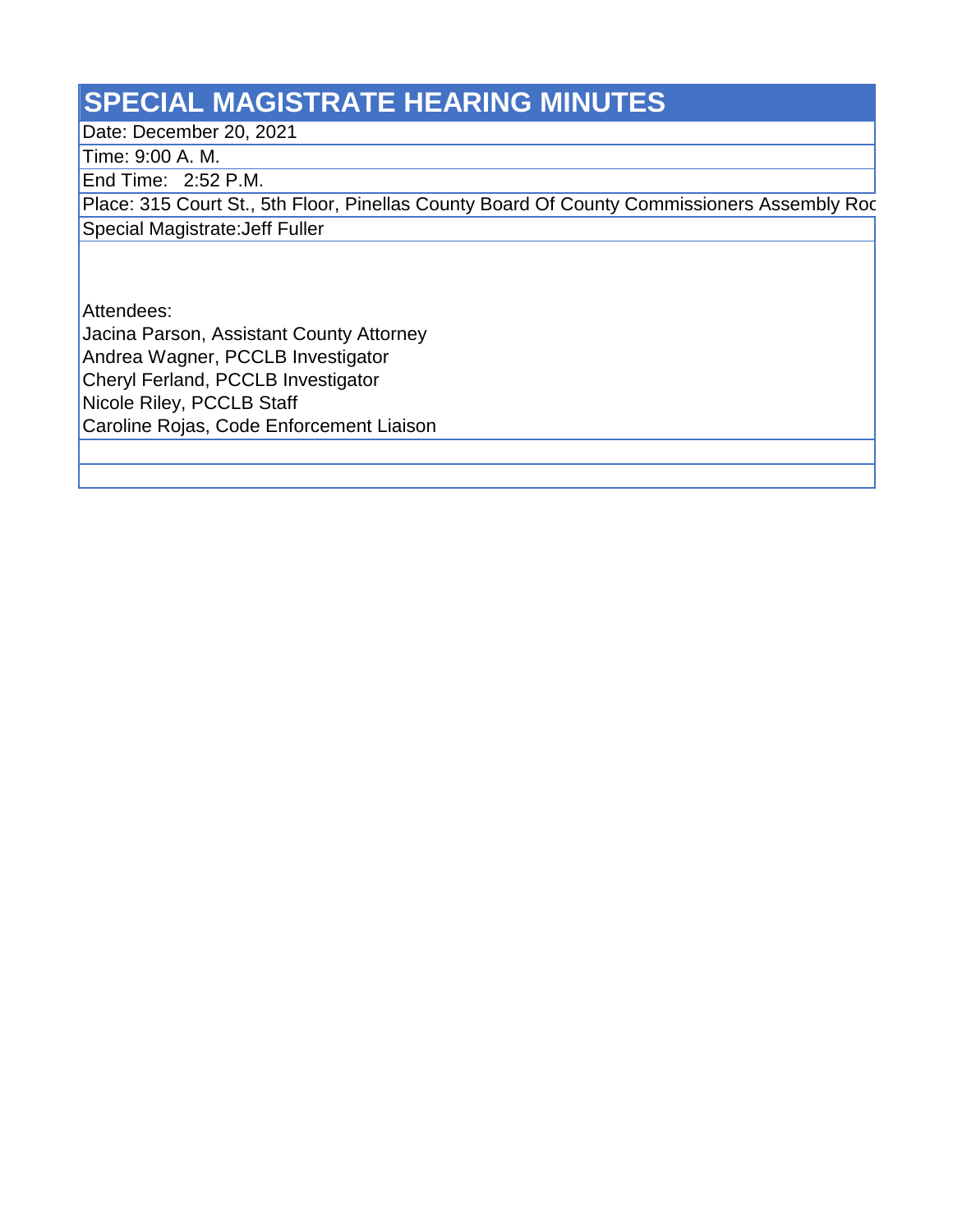| <b>Contested</b><br>Case # | <b>Presented</b><br>by | PCCLB vs.                                   | <b>Attorney</b>           | Witness(es)                                                                                 | Verdict          | <b>Fine</b> |
|----------------------------|------------------------|---------------------------------------------|---------------------------|---------------------------------------------------------------------------------------------|------------------|-------------|
| 20-168                     | AW                     | <b>MIRCO ANTONIO TIBALDO</b>                | <b>GIACOMO BOSSA ESQ.</b> |                                                                                             | <b>GUILTY</b>    | \$540.12    |
| 20-169                     | AW                     | MIRCO ANTONIO TIBALDO                       | GIACOMO BOSSA ESQ.        |                                                                                             | <b>GUILTY</b>    | \$540.13    |
| 20-170                     | AW                     | <b>MIRCO ANTONIO TIBALDO</b>                | <b>GIACOMO BOSSA ESQ.</b> |                                                                                             | <b>DISMISSED</b> |             |
| 20-1745                    | AW                     | <b>RONALD MURRAY KLEIN</b>                  |                           | <b>CHARLES NIBBS</b>                                                                        | <b>GUILTY</b>    | \$528.57    |
| 20-1746                    | AW                     | <b>RONALD MURRAY KLEIN</b>                  |                           | <b>CHARLES NIBBS</b>                                                                        | <b>GUILTY</b>    | \$528.58    |
| 21-503                     | AW                     | <b>TIMOTHY HOANG THANH</b><br><b>NGUYEN</b> |                           |                                                                                             | <b>DISMISSED</b> |             |
| 21-504                     | AW                     | <b>TIMOTHY HOANG THANH</b><br>NGUYEN        |                           |                                                                                             | <b>GUILTY</b>    | \$566.90    |
| 20-1687                    | AW                     | <b>TRAVIS COOPER ZENCHAK</b>                |                           | <b>CARLOS ALCANTARA &amp; LUNDSAY</b><br><b>IGROTECLOSS "PLAINTIFF</b><br><b>WITNESSES"</b> | <b>GUILTY</b>    | \$544.55    |
| 20-1688                    | AW                     | TRAVIS COOPER ZENCHAK                       |                           | CARLOS ALCANTARA & LUNDSAY<br><b>GROTECLOSS "PLAINTIFF</b><br><b>WITNESSES"</b>             | <b>GUILTY</b>    | \$544.55    |
| 20-1689                    | AW                     | <b>TRAVIS COOPER ZENCHAK</b>                |                           | CARLOS ALCANTARA & LUNDSAY<br><b>GROTECLOSS "PLAINTIFF</b><br><b>WITNESSES"</b>             | <b>DISMISSED</b> |             |
| 21-054                     | AW                     | TRAVIS COOPER ZENCHAK                       |                           | CARLOS ALCANTARA & LUNDSAY<br><b>GROTECLOSS "PLAINTIFF</b><br><b>WITNESSES"</b>             | <b>DISMISSED</b> |             |